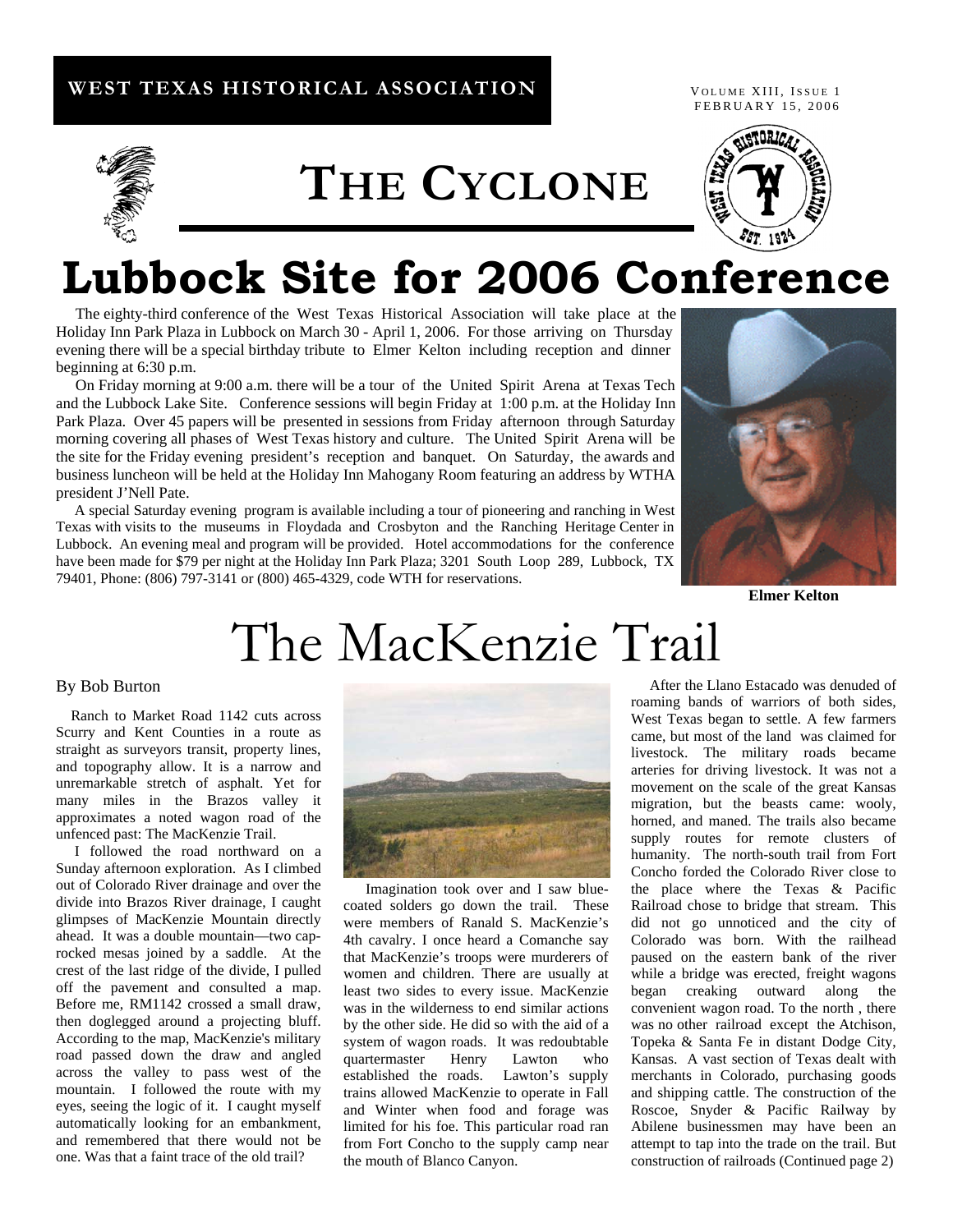## From the Executive Director



#### Dear Fellow Members:

Many thanks go to Association members who presented papers at our joint sessions with the East Texas Historical Association meeting (September) and the Center for Big Bend Studies Conference (November). Scott Sosebee, Leland Turner, Sam Prose, and Kenneth Davis carried the flag in Nacogdoches. Tiffany Fink, Paula Marshall-Gray, and Leland Turner ventured forth in Alpine. The papers were well received and, as Clint Chambers once said, just like the Comanche of old, we spread across the state carrying word of our presence.

Our joint session in Alpine this fall reminded us of the raw beauty found in the Trans Pecos region and of the great annual meeting we had last spring. We had an outstanding turnout and here is a brief list of some of the sites and events that impressed folks: The Marfa Lights; The McDonald Observatory; Ted Gray's Friday night banquet talk about his life as a cowman; Fort Davis—"From Retreat to Tattoo," Fort Davis (the town); the Indian Lodge; Chinati Foundation (Marfa); and El Paisano Hotel (Marfa). Though it did not make the "A-

list," the early-risers commented "fondly" of air horns blaring at the wee hours as the trains rumbled through town. We have posted some of the conference photographs on the Web site-WTHA.org. If you have any to contribute you can email those to our offices at WTHAyb@ttu.edu.

We leave Alpine in our collective memory as we turn to our upcoming meeting in Lubbock March 31-April 1. There will be plenty to do including a Saturday afternoon trip to Blanco Canyon in search of Coronado. Donald Blakeslee with Wichita State University will be with us for that once in a lifetime visit. We have already sent out conference registration forms and information via email and "snail" mail. Also, Becky and Jim have included conference information in this issue, and it can be found on the Web site at WTHA.org. See you in Lubbock.

Tai Kreidler Executive Director

### **MacKenzie Trail**

(Continued from page 1) and new roads brought a decline in the trail. Fences cut its path, and, although new routes were established, it ceased to be a main thoroughfare.

 The process of evolving pathways continues today. A dirt road passes on the east side of the mountain and winds to a connection with state highway 208 just south of the Brazos. RM 1142 crooked to the west side of the mountain and the pavement ended north of Polar community. Private roads behind locked gates continued to follow the general route of the MacKenzie Trail beyond the river. The end of pavement is connected with the road that passes east of the mountain.

I did not go that way this day. My interest was the new county road from Polar westward to US 84. Years ago, there was a different dirt road here, but the Kent County section was closed off recently. A new section has opened, some distance north of the old and close to Lake Alan Henry.

I drove north towards the mountain, but did not abandon my musings. Indian graves are said to be atop MacKenzie Mountain. I passed the mountain, recalling many years before when, up on that cliff, my mother passed on to me something a white-haired rancher had told her.....The Indians called the Brazos valley around the mountain the land blessed by God, because there was always food and water here. I pondered that statement as I turned west off the pavement at Polar school. I've seen deer on the mountain, and quail. Roadrunners are out in force today and turkey lurk about, and, if a person's medicine forbade the eating of birds, doubtless other toothsome creatures are hidden in the brush. The brush no longer hides buffalo, but the modern infestation of mesquite and sunflowers, themselves edible, have not entirely crowded out plum trees and agarita bushes. Grape Creek and Little Grape Creek were not named foolishly. And a century ago there was a small population of mulberry trees. The grapes and mulberries were anomalies. They were out here at least fifty miles from their nearest kin. But the true anomalies were, and remain, the live oak trees that are hundreds of miles out of place. It may be that Indians dropped seeds by accident. It might also be that favorite nuts and berries were deliberately planted. If this was Coronado's Cona, as has been claimed, it may have been the eastern agrarian Indians who came to Cona every year to hunt buffalo. They did not have time to

cultivate crops in west Texas, but they may have planted perennial plants that would produce fruit in time to be mixed with meat for pemmican before the long journey home.

This area also seems to receive more rain than others. Scurry County residents claim that rain usually falls in the Brazos drainage. I count myself in that number. Many times I have watched storms to the north or east of Snyder, close enough to hear the thunder, but the rain would not cross the divide. This means that the Brazos drainage is more heavily washed. The Brazos valley appears to be flat, but there, unseen until a few feet away, are canyons and gullies deep enough to hide full-grown trees. It was these abrupt washes that convinced surveyors that to build a railroad line down the valley was "impracticable." Instead, the railroad was routed over the divide into lessbroken Colorado drainage.

As I followed the dirt road westward, Flat Top Mountain turned its unfamiliar face away in favor of a facade well known to me. The Blue Mountains, the northern tip of the Callahan Divide, loomed ever closer. Soon I was stopped at the shoulder of Highway 84, a road I have traveled thousands of times, but there always seems to be something new on it. I turned onto the fourlane and accelerated west.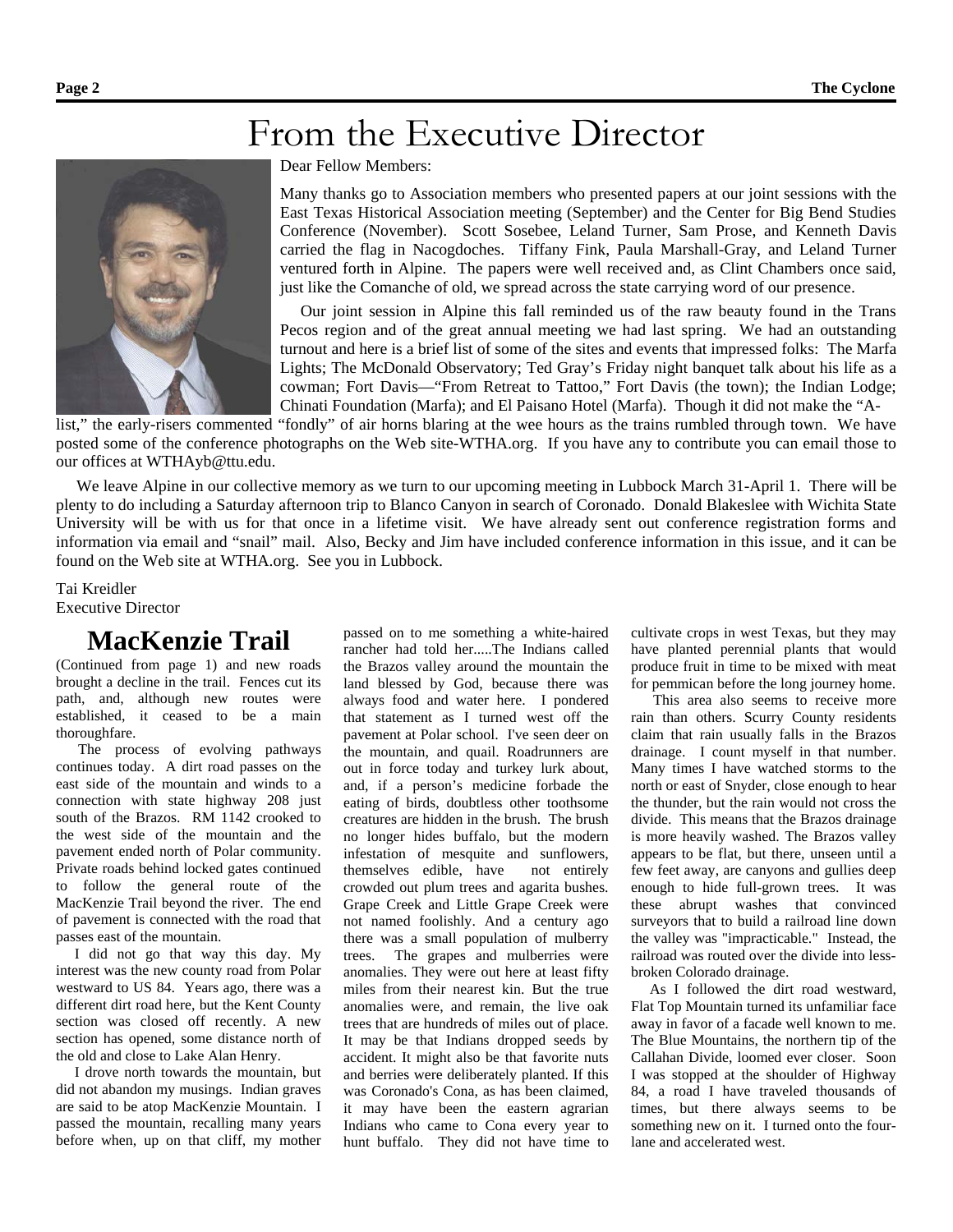## **Grass Fires of the Southern Plains**

by J. Evetts Haley

[*Editor's note: Because of the recent grass fires that have swept through West Texas and Oklahoma, we thought Haley's history of grass fires would be of interest. It is a condensed version of a much longer article which was published in the 1929* Year Book.]

Essential to almost every form of animal life of the Great Plains forty years ago were the native grasses, buffalo, mesquite, grama, blue stem, and a few other varieties. At that time few weeds appeared upon the extreme southern portion of the Great Plains—the Llano Estacado—to offer supplemental forage, no feed crops were available, and except for a very scant growth along the breaks, there was no brush for browsing. Grass alone, with scattering water, accounted for the immense herds of buffalo, antelope and mustangs of the prairies. Some herbivorous animals live without evident water supply. None lives without forage. During drouths, upon the exhaustion of the water holes, the longhorns of South Texas used to live for weeks upon prickly pear. The great mule deer of Sonora may never drink but live by eating the juicy fruits of the viznaga and the cholla. But upon the Plains no watery cactus grew as food for thirsty animals, and more remarkable was the abundance of animal life that required little water. Prairie dogs thrive without it; jack rabbits do well, though drink heartily when water is available; and antelopes sometimes live for months upon nothing but the grass of the high plains.<br>Strangely

enough upon first sight, consideration of the settlement of the entire western range country shows that grass has been more important than water. Where grass is good, men have produced water—produced it through wells and windmills, surface tanks, dams, and reservoirs. Since the grass in any country is of such great importance to pastoral life, and it was the sole reliance of the animal life of the Plains until the last few years, its preservation was of the utmost importance.

Laying aside the natural phenomena upon which its growth is dependent (drouth), the greatest struggle cowmen of broad prairie and plain country have had has been the protection of grass from sweeping fires. Undoubtedly since men began traversing the grass grown Plains, carrying fire or its implements with them, there have been grass fires. For the Plains Indians such fires have been producers of rain, an offensive weapon of war, and a defensive measure. Prairie fires terrorized many early western explorers, were a curse to the Santa Fe traders and the bane of many cowmen. Extensive fires made great scopes of country



**First United Methodist Church of Cross Plains during recent grass fires.** *Photo by Reggie Pillans*

uninhabitable for animals and sometimes impassable for men who depended upon horse flesh. But of all western men, those who lived from the grass of the Plains suffered greatest from the ravages of fire. Perhaps nowhere were their troubles worse than upon the Staked Plains of Texas.

Indians effectively used prairie fires in their wars. Sometimes they concentrated game, burned off their enemies' ranges, or invoked the gods of rain by burning grass. During March, 1854, Captain John Pope, on reconnaissance of a southern route for the first Pacific railroad, camped just above the junction of the Delaware and Pecos rivers in southeastern New Mexico. There he observed how Indians placed grass fires to offensive use. On March 9, he wrote:

This day we . . . became aware of the vicinity of the Indians. About sundown we perceived the prairie on fire about two miles from camp, up the river; the wind blowing from the northwest and directly toward us. As the grass and weeds were dry and the wind strong, the flames rushed onward with great rapidity. Instant and prompt measures were taken against this appalling danger. The prairie was fired round the camp from the river to the creek. We were thus in a triangle, the Pecos and Delaware being the sides—the belt of the Prairie we had burned, the base . . . This was an act of the Indians, as we could clearly see the plain fired in many different directions at the same time. The fire swept on round the camp, and crossing the creek some hundred yards above us, and seizing the dry grass on the right bank, illuminated the whole plain during the night. Happily, our energetic proceedings defeated the designs of danger, the animals and the stock were driven carelessly, let their camp fires set the grass.

into camp—the former tied to the wagons, the latter well guarded. $<sup>1</sup>$ </sup>

 In 1841 the Texan-Santa Fe Expedition, while crossing the Panhandle, carelessly let out a fire which came near resulting disastrously for the entire party. George Wilkins Kendall, the faithful chronicler of that expedition of woe, wrote vividly of what happened. The wagons of the expedition were camped upon the rim of a Panhandle canyon while a party of the men, Kendall among them, had gone down into the canyon after water. Upon hearing a loud report from the direction of their camp, those in the canyon, fearing an Indian attack, hurried toward camp. Kendall described what had happened.

As we neared the camping-ground it became evident that the prairie was on fire in all directions. When within a mile of the steep bluff, which cut off the prairie above the valley, the bright flames were seen flashing among the dry cedars, and a dense black smoke, rising above all, gave a painful sublimity to the scene . . . Before we could reach the base of the high and rugged bluff the flames were dashing down its sides with frightful rapidity, leaping and flashing across the gullies and around the hideous cliffs, and roaring in the deep yawning chasms with the wild and appalling noise of a tornado. As the flames would strike the dry tops of the cedars, reports, resembling those of a musket, would be heard; a strange accompaniment to the wild roar of the devouring elements.

. . . [A]s night in vain attempted to throw its dark mantle over the earth, the light from ... miles and miles of inflammable and blazing cedars illuminated earth and sky with a radiance even more lustrous and dazzling than that of the noon-day sun.<sup>2</sup>

As in the camp of the Texan-Santa Fe Expedition, most grass fires were and are the result of carelessness. Inexperienced cooks along the Santa Fe trail let out many fires. Josiah Gregg, noted historian of the Santa Fe Trace, tells how his cook let out a fire. In 1839 Gregg camped in what is now western Oklahoma. One of the cooks kindled his fire upon the tall grass of the valley in which they stopped, and it spread at once, Gregg said, "with wonderful rapidity, and brisk wind springing up at the time, the flames were carried over the valley, in spite of every effort we could make to check them. Fortunately for us, the fire had broken out to the leeward of our wagons, and therefore occasioned us no damage."<sup>3</sup>

the Apaches. In the first intimation of range lore, sometimes unavoidably, sometimes Trail outfits, composed of men experienced in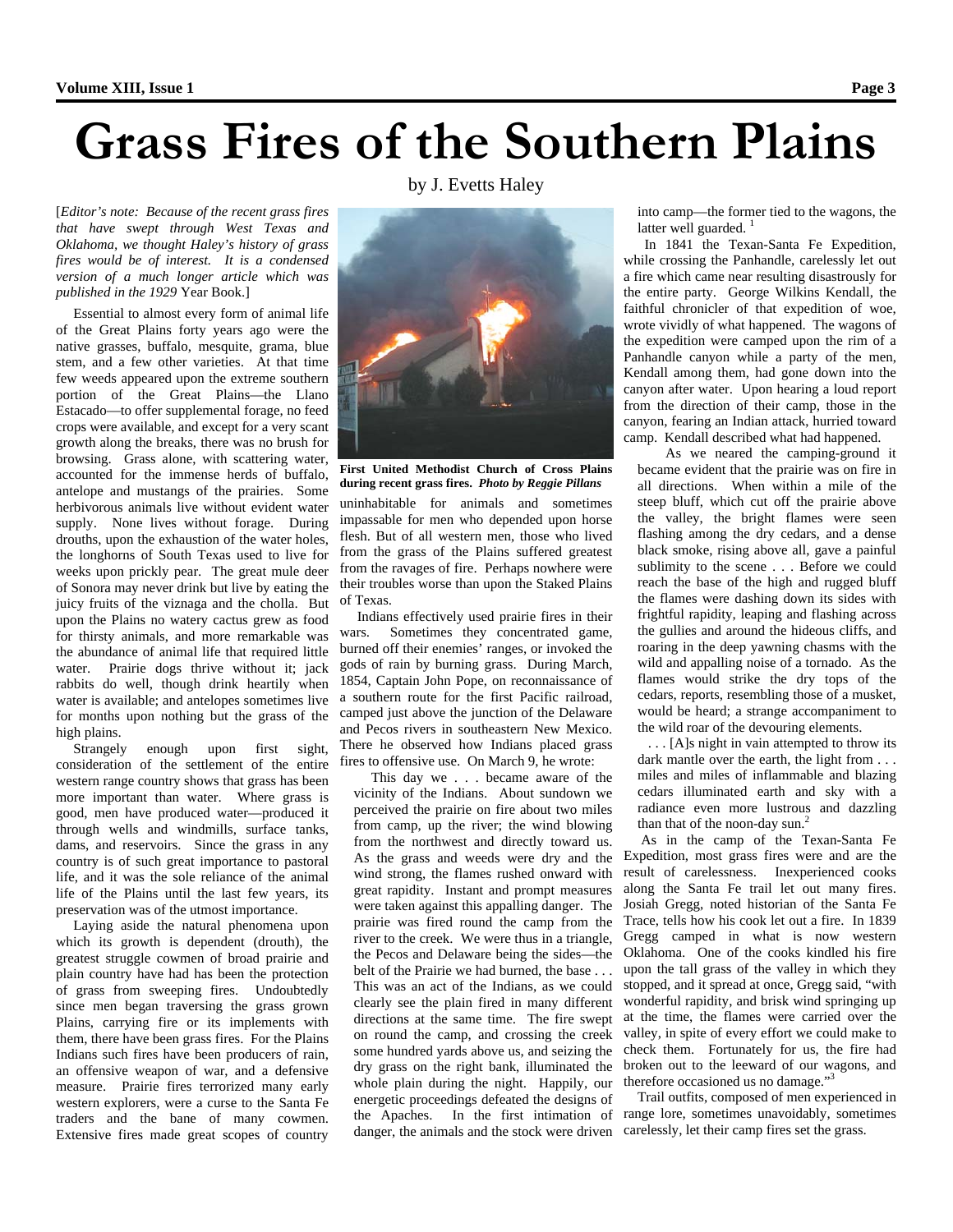Other causes contributed to many fires. When barbed wire was enclosing most of the range of Texas in the early eighties and the struggle for free grass was at its bitter height, grass was burned in retaliation for alleged grievances held against the fence men. In 1884 Texas finally passed a law making the burning of grass a felony. But most grass burning offenses upon Texas ranges were matters for settlement outside court.

When Ira Aten, ex-Texas Ranger, was brought to the Excarbada Division of the XIT Ranch to fight the cattle rustlers of eastern New Mexico and the western Panhandle, he put into effect a vigorous system of frontier law. Men rode the western XIT fence line, which followed the New Mexico boundary, with Winchesters on their saddles and sixshooters upon their belts, taking a shot at anyone seen upon the fence without evident good business. Texas men told Aten that the thieves would burn him out if he did not quit fighting them too viciously.

I told them that I could not help it if they did [said Aten], but if I caught one doing it, I was going to kill him if it was the last thing I did. . . .[The rustlers did indeed set several fires. Aten explains:] The rustlers knew that the Company would fire me if they could keep me burned out, and I knew that I had to stop the devilment if I held my job, and I made up my mind to kill this man [Brown, who had set the fires]. . . . I set out after him. His friends suspected what I was going to do, so Brown left and went to Cripple Creek, Colorado, and did not come back for five years.

Aten had moved to California before Brown returned to the Panhandle. "That," said Aten, "was the last time my range was set afire maliciously." <sup>4</sup>

As they rode the range the cowboys sometimes dropped a match or a cigarette stub to start a fire. The XIT Ranch lost so much grass that some of its foremen ordered their cowboys to smoke only when they were around mills or other waterings, where all the grass had been eaten and tramped away. Cowboys did not observe this rule faithfully, but it caused them to be more careful.

When the grass had cured and had become dry during the winter, there was always danger of fires. When the drouths came and dried the grass prematurely, there was danger during the summer, spring, or until the country began to "green up." Prairie fires, once started before a broke out in the Arkansas River country of brisk wind, traveled rapidly, spread over much country, and were extremely difficult to check. The most dangerous period was during the fall and winter, but what is said to have been the most destructive prairie fire to have swept the South Plains came in the month of June, 1879. It originated on the Z-L Ranch in Crosby County, where there was considerable of the Beaver Country. They always fought "shinery." Hundreds of wild hogs ranged this hardest during the very early morning hours, Panhandle broke out in the LFD country of New

dwarf oak country, prolific and hardy upon the while dew was falling. During the middle of the acorns that grew there. Hank Smith, the first day the fire burned more rapidly, and cowboys settler in the South Plains region, described this rested a little and killed more beeves for drags. fire and the hogs.

One day a cowboy decided he would set fire to the shineries and run them out. He did it all right, but it is to be hoped that no one else will ever try to drive wild hogs out of a shinery country with fire. The fire got away and started on a wild rampage in a northeasterly direction. No one has ever learned for certain which way the hogs went. The fire swept the country now occupied by Crosbyton, Emma, Ralls, Lorenzo, and spreading as it went sped across the Blanco [Canyon] moving before a terrific wind from the southwest . . . . Crossing the Blanco on it went into the Quitaque, Boggy Creek, North and South Pease River and Tule Canyon country, while before it fled and swarmed countless thousands of antelope, turkeys, hundreds of deer and a sprinkling of cattle and horses. The fire swept thousands of square miles of country to the south and southwest, north and northeast of Mount Blanco. All through the country at that time, especially along the streams, were hundreds of magnificent groves of fine timber, particularly cottonwood and hackberry. This fire killed the timber and in effect literally wiped it out.<sup>5</sup>

Settlement of the Plains country with farmers was well under way when the next largest fire of that section dealt perhaps the heaviest destruction in the history of the country. This fire started about the first of November, 1898, was supposed to have resulted from somebody's throwing a lighted cigar into high, dry grass. Starting about noon near Eagle Springs in Hale County, it moved east before a very high wind. Before night a change of the wind to the north switched the course of the fire and it swept south. Thus the fire burned south over a course just as long as the distance it had traveled from west to east, burned a great scope of country embracing more than four counties in area and burned itself out only when it struck the Yellow House Canyon.

All other sections of the southern Plains suffered losses. Fires destroyed much of the XIT range from year to year. The north end of that ranch, lying against the Panhandle of Oklahoma, was stocked during the summer of 1885 with 22,000 cattle. During the fall a fire western Kansas, swept south before strong winds, jumped the Cimarron River near the 101 Ranch, and roared south through No Man's Land toward Texas. The Cimarron cowboys fought the fire along its sides. With a chuck wagon they worked into Texas but did not extinguish the fire until after it had burned most

Finally this fire broke across into the North Plains of Texas and swept south toward the Canadian.

 It crossed into the Panhandle just west of Buffalo Springs, the northern division of the Capitol Freehold Land and Investment Company, Ltd [XIT]. Mac Huffman, cowboy at the ranch, described attempts to save their grass.

George Collins was the range boss. He was badly excited when he saw the fire coming and sent riders out to bring in men. We left the ranch and went sixteen or twenty miles to a point a little south of where Texline is now. We rode up to the fire at night. It was burning through the blue stem grass, three feet or more high in the Perico Draw. The flames looked like they were going sixty feet high. Collins told us to look out for cow paths or some other advantage to fight the fire along. We fought the fire along its east side all that night and went in to Buffalo Springs about ten o'clock the next day. After dinner we hooked up a wagon and Hugh Perry drove it full of men farther north to the Corrumpa and we fought the remainder of the day and all that night. But all the grass we saved was about two miles square in the Dallam County Pasture. We lost all of the Middlewater Country as the fire did not stop until it got into the Canadian Breaks. $<sup>6</sup>$ </sup>

The XIT alone must have lost near a million acres of grass in that one fire. Collins threw 4,000 head of his cattle across the line into New Mexico to drift far and wide before the severe blizzards of winter that followed. He threw the remaining 18,000 head south to the unburned country along the Canadian. By the next summer, losses had depleted the original herd of 22,000 to 16,813 head

Spring Lake cowboys fought a prairie fire upon that division of the XIT in 1887 until a snowstorm put it out. Lightning weirdly played over the Plains during the storm. A "sort of preacher" in the crowd prayed and sang during intervals of rest, while the boys "cussed" and swore loudly they would "rather be anybody's yellow dog in an ash hopper than a waddie out working for the Syndicate at \$30 a month." This fire traveled sixteen and one-half miles in about two hours. Finally it struck the sage grass in the sand country of the western Panhandle. Flames shot high into the air where the wind caught their tips and hurled them back to the ground to set fire to the grass as much as sixteen feet ahead of the burning portions. Finally the snow stopped the fire. The weather was bitter cold and the cowboys, completely lost, attempted to re-set the fire to keep from freezing to death, but the snowstorm was too heavy.<sup>7</sup>

One of the worst prairie fires of the western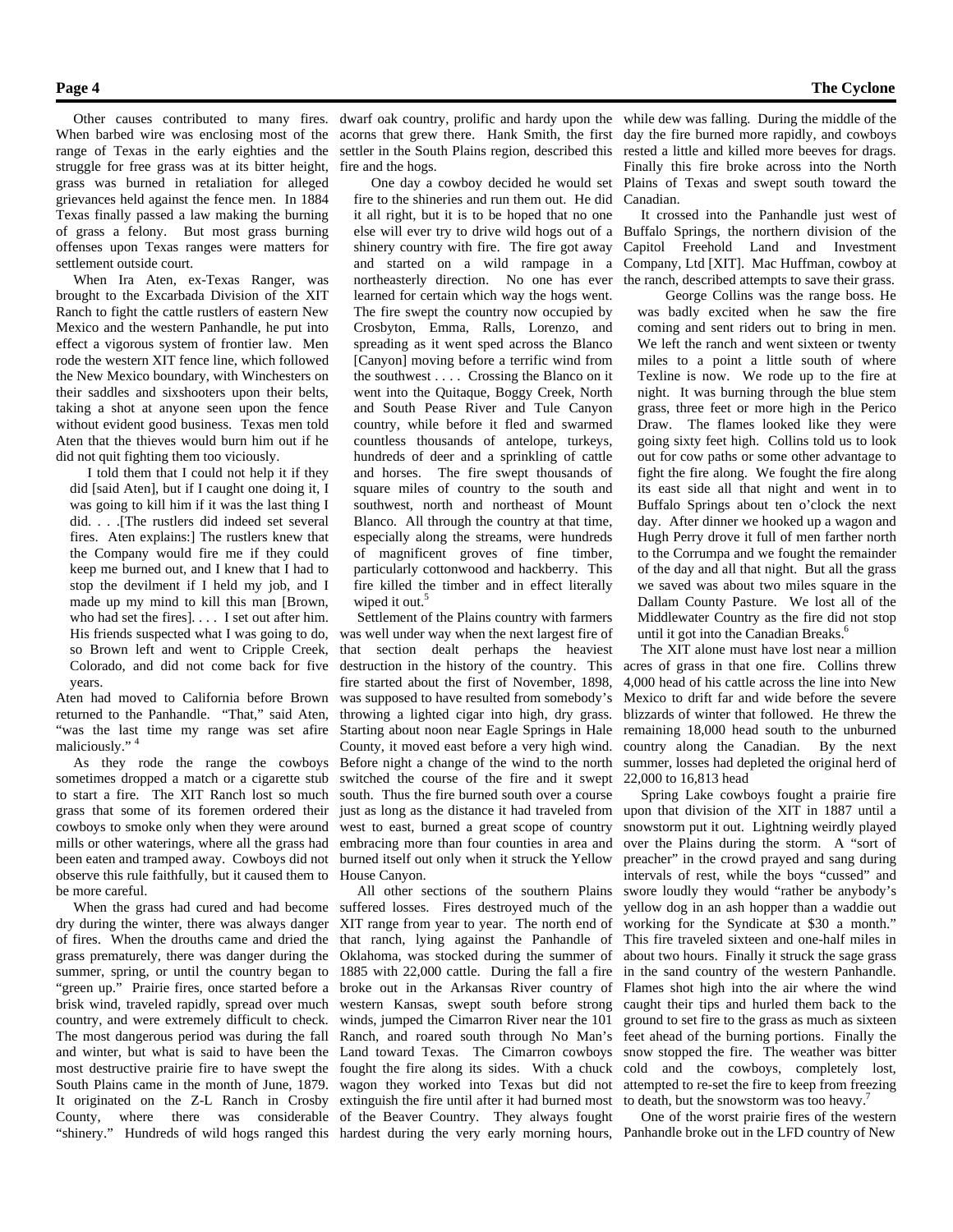#### **Volume XIII, Issue 1 Page 5**

Mexico late in November, 1894. A west wind sent it racing toward the Spring Lake ranges. For a week, as diverse winds slowed its progress, smoke hung over the Texas plains like the heavy haze of Indian Summer. Every night Syndicate cowboys saw its red glow rise and fall like the distant aurora of the northern lights. Checked here and there by fighting cowboys, it broke forth afresh and crossed into Syndicate range where Running Water Draw is cut by the New Mexico line to the south of Farwell, Texas.

Seldom did prairie fires result in loss of life. Experienced western men worked their way to one side of the advance path of flame, the lead fire, outran it to a nearby lake, to barren ground, or to short grass country, or back fired to give a zone of safety. Charles Goodnight says that he does not know of a plainsman who has lost his life as the direct result of a grass fire. A mule skinner named Bill Elkins, while freighting a load of corn from Amarillo across the western Panhandle to the 7D Ranch in 1896, laid aback upon his sacks of grain and slept while his sixhorse team walked on down the road. A prairie fire blew into his horses and he whirled them to run before it. The fire caught him. One horse dropped dead in the harness and the others were singed to the skin, but Bull escaped from his burning sacks of grain.

 J. Wes Dalton, a ranchman south of where Idalou now stands, went out in a buckboard in company with two other men to fight the Big South Plains fire of 1898. It was passing north of Dalton's ranch burning in an easterly direction. They began fighting the fire along the south edge. When the wind suddenly veered north, making a lead fire out of the entire south side, Dalton and his companions found themselves directly in its path. Instead of forcing through to burned ground, they turned and ran their horses before it. Just as their team was giving out and the heat was pressing upon them, they came to a spot of short grass and the fire went around them.<sup>8</sup>

About 1893, when a big fire swept the tall grass country of the eastern Panhandle, thirty big steers were burned. If cattle would turn into a fire and attempt to go through it to the burned side, very few would be lost. But they always run before fires until they are exhausted and fall in the path of the flames, or are finally caught against some obstruction.

The LE Ranch, along the Canadian in the high grass country, lost a number of steers in the fire of 1885. The XIT lost few cattle in the big fire of 1894, but a fire to the north of the Canadian in the high sage grass of the Middle Water Division took a toll of 200 head of cattle. More small calves were lost in fires than cattle of any other age. Calves, left by their mothers while they go to water, remain lying the in grass until their mothers return. Lacking parental guidance, small calves have no idea what to do when a fire approaches.

Even though losses in cattle were sometimes of a serious nature, losses in sheep were much greater. The same fire that came near catching Dalton and his men caught a sheep herd five miles directly north of Ralls. The herd of 4,000 head, owned by J. B. Posey of Floydada, was in care of a Mexican herder and a shepherd dog. When the herder saw the fire coming, he threw his sheep into one of the dry plains lakes, devoid of vegetation, and made track for his camp. The fire roared like a cyclone and scared the sheep out. The flames split around the lake and caught them as they came out on the opposite side. They jammed together so closely when the fire hit them that they smothered the burning grass beneath their feet. The fire split again, raced around the running sheep, burned to the edge of the herd around its flanks, along the swing, and closed the gap again beyond the leaders. The sheep in the lead, 1,400 of the 4,000, were left practically untouched and were the only ones saved, as the fire burned off.



#### **J. Evetts Haley**

About 1,500 head died in a pile. When cowboys reached the herd soon after the flames had passed on, many of the sheep were running around with their wool on fire. The boys began catching them and rubbing the fire out. The ears of many sheep were burned off, eyed burned out, and hoofs baked so severely that the toes came off.<sup>9</sup>

The rate of speed of prairie fires varies with the speed of the wind, the dryness and the length of the grass, and its thickness upon the ground. When grass was dry, high, and of unbroken turf, a high wind might carry a fire at the rate of more than twenty miles an hour, or in some cases as fast as an ordinary cow horse could run. In 1898, R. B. Smith of Crosbyton saw a fire break out on T. M. Montgomery's ranch. Just as he came to Montgomery's pasture, a high northeast wind sent a storm of burning cow chips rolling across a plowed fire guard and set the grass immediately in front of Smith afire. He whirled the good fast horse he was riding and headed southwest for a lake he had passed a mile back. He claims he hit his horse down the hind leg almost every jump, and when he got to the lake and pulled up amid dense, boiling white smoke, the fire was passing around the lake on either side.<sup>1</sup>

 When the wind was high, grass fires rarely advanced upon a solid front miles in width, but pushed forward as wedges, driven fiercely and swiftly into the grass country. These wedges of flame moved much more rapidly and were much more dangerous than the side fires, those flames that spread to either side. Cowboys, went to the point of its beginning, and fought along the side fires, which burned more slowly as they worked wider and wider against the force of the wind. Always they fought with the wind to their backs, advancing with the fire, putting out every fragment of flame. When grass was high and dry and the wind strong, few fires were put out until they reached a natural obstruction such as a creek, a river, or barren hills.

Back-firing to check grass fires has long been resorted to. Frontiersmen back-fired around their houses, wagons, or camps as a fire advanced upon them, and fought the back-fire off until it had encircled and isolated the spot to be protected. Successful use of back-fires depended upon some advantage along which to set the back-fire, a cow trail, a furrow, a fire guard, a creek, or an arroyo. While the fire was still a few miles distant, a cowboy would soak his rope in some kerosene, if it were to be had, set the rope on fire and trail it behind his horse, thus firing the grass just to the windward of the fire guard. Men on the ground with saddle blankets and slickers watched to see that it did not jump over the guard and race away with the wind. As soon as some little space had been burned, making it unlikely that the grass to the leeward would ignite, the fighters moved on down the fire guarding against it breaking over in other places. The back-fire was thus forced to burn slowly into the wind until the other fire met it and both burned out.

The most effective way of fighting grass fires was the use of drags. When cowboys arrived at a fire, one roped a yearling or twoyear-old, another shot it or cut its throat, and one side was quickly skinned from belly to back. The head was cut off so as not to be in the way and ropes were tied to a front and hind leg. With skinned side down and ropes on their saddle horns, two cowboys dragged this along the line of fire, one on either side of the blaze. The loose hide flopped out behind and helped extinguish the flames. (Continued on page 8)

<sup>1</sup>John Pope, "Report of Exploration of Route for the Pacific Railway, 1854," (War Department), 61. 2 George Wilkins Kendall, *The Santa Fe Expedition*, (New York, 1844) 177-182.

- 3 Thwaites, *Early Western Travels, XX*, 116. 4
- Ira Aten to J. Evetts Haley, February 26, 1928.
- <sup>5</sup> *The Crosbyton Review*, February 29, 1912.
- 6 M. Huffman to J. E. H., November 30, 1927.
- 7 J. Frank Yearwood to J. E. H., December 9, 1927.
- 8 John D. McDermett to J. E. H., April 28, 1929.
- 9 R. B. Smith to J. E. H., February 17, 1929; John D. McDermett, as cited; *Crosbyton Review*, February 29, 1912.

<sup>10</sup> R. B. Smith, as cited.

 $\overline{a}$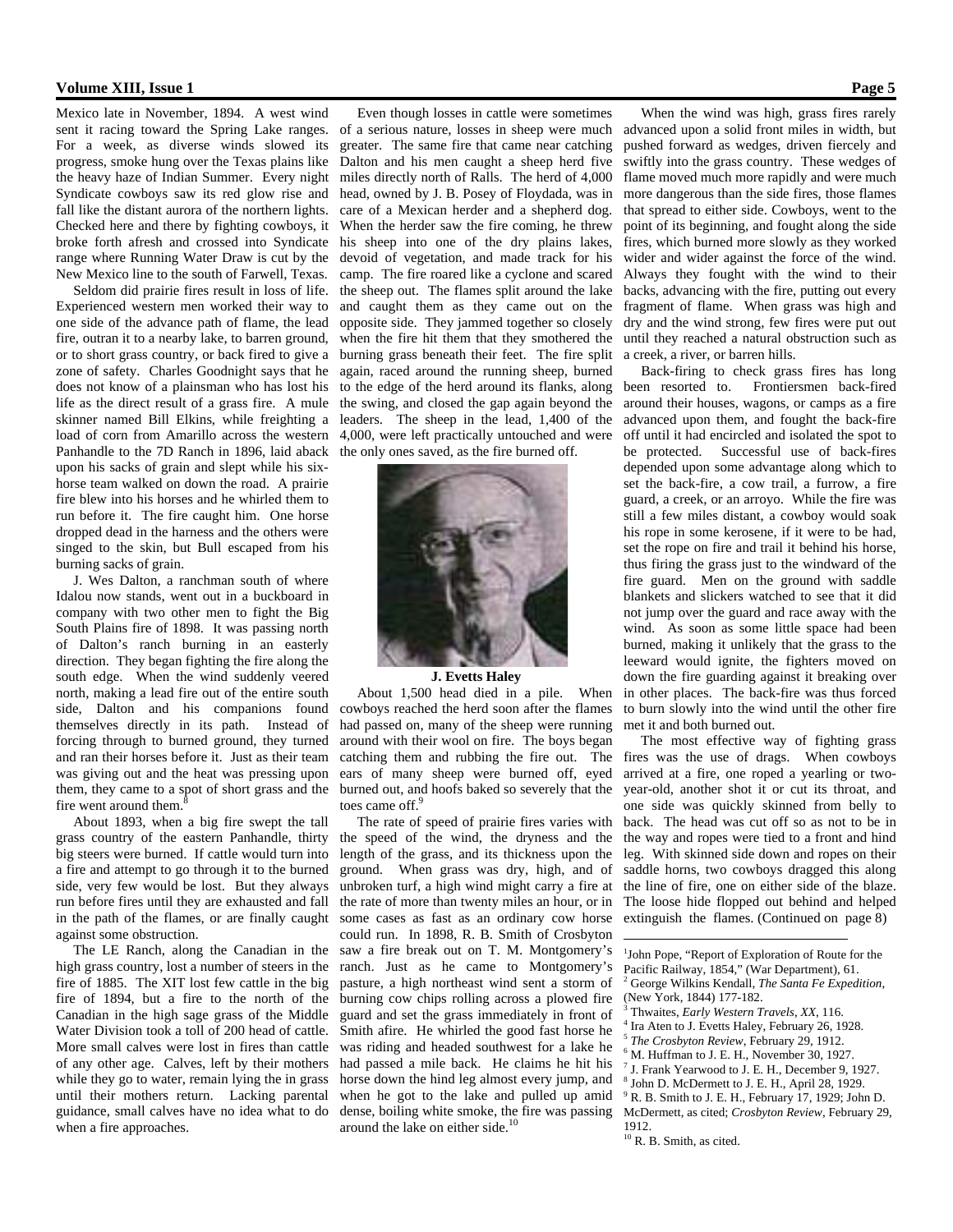### News From Around West Texas

**Jean Stuntz** from West Texas A&M University has published her first book *Hers, His, and Theirs: Community Property Law in Spain and Early Texas,*  released in Fall 2005 by Texas Tech University Press.

**Joe Early** has had three books published this year, *A Texas Baptist Power Struggle: The Hayden Controversy*, *A Student's Guide to the New Testament*, and *A Student's Guide to the Old Testament*. He has also published three journal articles.

State House Press in Abilene, Texas, is pleased to announce the publication of its newest book *The Women There Don't Treat You Mean: Abilene in Song* by **Joe W. Specht**. The book focuses on songs written about Abilene—the one in Texas—as well as all the songs that mention the Key City. The book includes thirty-six illustrations and a special six song compact disc which features local Abilene performers debuting their own renditions of classic Abilene songs.

**Ty Cashion** had an essay appear in the Winter 2005 issue of *Montana: The Magazine of Western History*, titled: "What's the Matter with Texas? The Great Enigma of the Lone Star State in the American West."

**T. Lindsay Baker**, Director of the W.K. Gordon Center, Tarleton State University, at the Thurber ghost town, spoke on January 30, 2006 at the  $7<sup>th</sup>$  Annual Dallas Legacies History Conference on "Harvey Bailey's 1933 Escape from the 'Escapeproof ' Dallas County Jail." The paper was drawn from his current book project under contract to the Texas A&M University Press for a heritage tourism guidebook to twentieth-century organized crime sites in Texas. Baker's latest book, *American Windmills: An Album of Historic Photographs*, is currently in press at the University of Oklahoma Press, and this spring he is completing the manuscript for *Confederate Guerrilla: The Civil War Memoirs of Joseph M. Bailey* under publication contract to the University of Arkansas Press.

WTHA board member **Tom Alexander**, who is a Commissioner on the Texas Historical Commission, has recently been appointed to the Advisory Council of the Center for Big Bend Studies at Sul Ross University in Alpine, Texas.

**H. Allen Anderson** is currently processing the Irl and Irene Smith Photo Collection from Pampa, Texas. He and **Tai Kreidler** are also in the process of editing and publishing a new book, *The Last of the Wildcatters: The Life and Times of Harvey Rhoads, in His Own Words* through Eakin Press.

**Lou Rodenberger** has been asked to serve on the Texas Institute of Letters council for the next two years.

**Brenda L. Haes** has been elected vicepresident of the Lubbock community group West Texas Native American Association. Ms. Haes is also vendor chairperson for the organization's annual Pow-Wow, which is located along Avenue O between  $4<sup>th</sup>$  Street and Mac Davis Lane. The event is held in conjunction with the National Cowboy Symposium on September 8-10, 2006 in Lubbock. Indigenous arts and crafts, as well as food are available on site during the venue.

**Gary Lindsey** completed doctoral studies at Texas Tech University and received a Ph.D. in History (with a minor in Historic Preservation) in December. His dissertation, titled "Willard B. Robinson and The Maturation of Historic Preservation," was completed under the direction of Dr. Paul Carlson. Lindsey is now working at Texas Tech University's National Ranching Heritage Center as Manager of Adult and High School Education Programs.

**Patricia Clark** joined the Southwest Collection staff on February 1, 2006, as the new Head of Reference. She comes from Waco where she worked at the Waco-McLennan Library. **Randy Vance** joined the reference unit as an Archival Assistant on January 1.

**Mac Harris**, director of the New Mexico Farm and Ranch Heritage Museum since 1999, resigned December 30 to become director of the South Dakota State Agricultural Heritage Museum in Brookings, S.D. **Toni Laumbach**, the New Mexico museum's chief curator, has been named the interim director.

**Barbara McCandless**, curator of the photographic collections at the Amon Carter Museum for 17 years, passed away on November 5. Previously, she had worked as research associate of the photography collection at UT's Harry Ransom Humanities Research Center.

The **College Baseball Foundation**, in conjunction with the **Southwest Collection/Special Collections** Library at Texas Tech University has secured the complete print archive of the Collegiate Baseball Newspaper, becoming its official archive of record. Editor Lou Pavlovich, Jr. announced he would also assist the organization's efforts to locate key individuals in the future that could help tell the history of the sport. These interviews and artifacts will assist in documenting the comprehensive history of college baseball for the first time in the new College Baseball Hall of Fame in Lubbock, Texas. In that area, the group announced that legendary **Texas Tech Coach Larry Hays** has donated the first of his private coaching archive to the Southwest Special Collection. Hays became the third-winningest coach in NCAA baseball history when the Red Raiders defeated Louisiana-Monroe, giving him his 1,428th career win in 36 plus years .

Dr. Kaz Fujita, son of **Theodore "Ted" Fujita**, formally presented his father's papers to the **Southwest Collection/ Special Collections Library** at Texas Tech University. The gift has established the university as the single largest repository of wind-related documents in the world. It further cemented its place as a premier center for wind studies in the United States. Fujita is known best for creating the Fujita Scale to classify tornados by intensity. He defined and assigned wind speeds to six wind categories ranging from F1 to F5, with F5 being the most destructive.



**Tiffany Fink presents her paper for the WTHA session at the Center for Big Bend Studies.**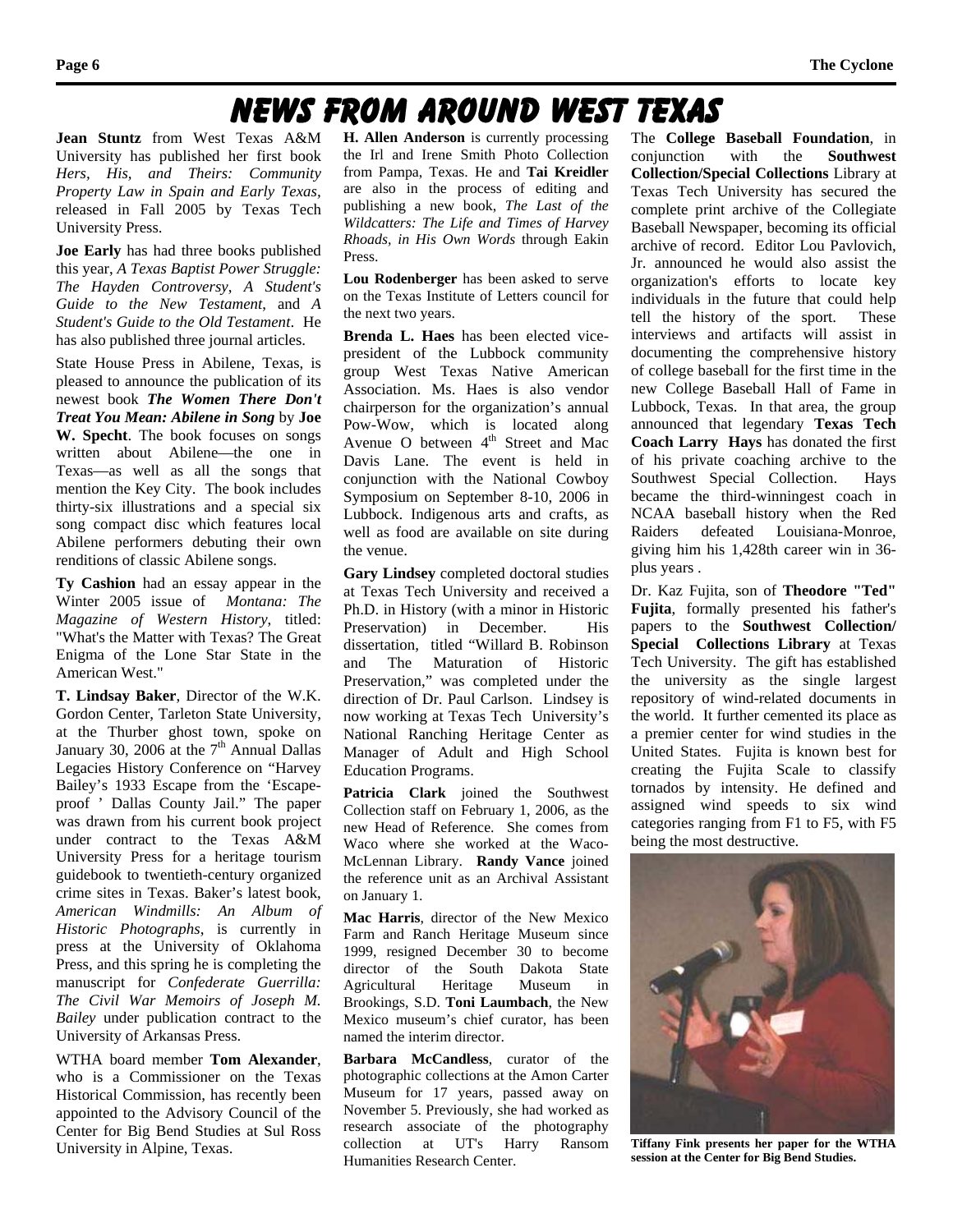#### **UPCOMING EVENTS**

*April 15, 2006.* **Permian Historical Society** will meet at the Permian Basin Petroleum Museum in Midland, 9:30 a.m. to noon. Four presentations will precede a short business meeting. Among presenters will be Melanie McDonald, a student at the University of Texas - Permian Basin. She is currently working on a project involving the larger landholders in Midland County. Other presenters include Julia Cauble Smith who will present a program on Oliver Loving's last cattle drive and Gordon Hooper. PHS members also are due to vote on a new slate of officers, and discuss a proposal to increase membership dues beginning in 2007. Persons interested in preserving the history of the Permian Basin are invited to attend and become members of the society.

*June 23-25, 2006*, **Texas' Last Frontier Heritage Celebration,** with a Texas Buffalo Soldier encampment, and a variety of other events in Morton and Cochran counties. The Texas Buffalo Soldier Living History Program sponsored by the Texas Parks and Wildlife Department will set up at Cochran County Park. Additional educational programs and exhibits will emphasize the multi-shared western heritage about the Buffalo Soldiers, Vaqueros, Black Cowboys, Frontier Women, Native American Indians and other cultural groups in Texas during the

1800's. The program is part of the Texas State Parks – Community Services Education & Outreach Program. The Community Services effort is accomplished through the **Texas Buffalo Soldiers, Exploring Texas Roots, Blazing New Trails and Texas Buffalo Soldiers Heritage Trail Programs**. For more information, contact Dorothy Barker, Chair, Cochran County Historical Commission, jodaphi1@juno.com, (806) 266-5484.

#### **CALL FOR PAPERS**

**Earl Elam** at **Hill College Press** has announced changes in publication policies. The earlier mission of the Hill College Press was to publish works related primarily to Texas and the Civil War, and an impressive number were published from 1964 to 2001. He now wants to expand the mission to include topics that relate to Texas and Texans in any of the wars in which Texas and the United States have been involved, including the present. He also will be interested in historical topics of regional interest in central and north Texas. Please send inquiries to him at Hill College, Box 619, Hillsboro, TX 76645, telephone 254- 582-2555, ext. 374 or e-mail to <eelam@hillcollege.edu>.

**West Texas Historical Association** has issued a Call for Papers for Joint Sessions with *The East Texas Historical Association,* September 21-23 in Nacogdoches, proposals due April 1. And

*The Center for Big Bend Studies* November 10-11, proposals due on September 1.

*The Cyclone* needs short articles about historic sites on private property or in outof-the-way places. Please query the editors with your ideas. Contact Jim or Becky Matthews at 4230 Briarcrest, San Antonio, TX 78247 or <jbmatthews2@juno.com>



**Paul Carlson and Monte Monroe with the manager of the Yellowhouse Ranch overlooking the water hole known as the Devil's Ink Well.** 

## **Did You Know? West Texas Facts and Trivia**  COMPILED BY VICKIE GINTHER

-----Lubbock's first fire department was organized in 1909. Its first chief was Charlie Frederick.

-----From 1905 to 1906, Walter P. Chrysler was the general foreman of the Childress, Texas railroad roundhouse. He later went on to found the Chrysler Motor Corporation.

-----Several Threatened and Endangered Species inhabit the Texas Panhandle, including the Whooping Crane, the Black-Footed Ferret, and the Interior Least Tern.

-----The Hangar 25 Air Museum in Big Spring, Texas is located on the former grounds of Webb Air Force Base, which closed in 1977.

-----Carol O'Brien Sobieski, who wrote the screenplay for the movie "Honeysuckle Rose" (starring Willie Nelson), was born in Amarillo in 1939. She also wrote scripts for the TV shows "The Mod Squad" and "Peyton Place."

-----There are a number of places in West Texas that have women's names. How many can you think of? Here are a few I found: Ada (Nolan County), Allison (Wheeler County), Bonita Creek (Potter County), Dawn (Deaf Smith County), Emma (former seat of Crosby County), Idalou (Lubbock County), Lela (Wheeler County), Lelia Lake (Donley County), Maryneal (Nolan County), Patricia (Dawson County), and Rowena (Runnels County).